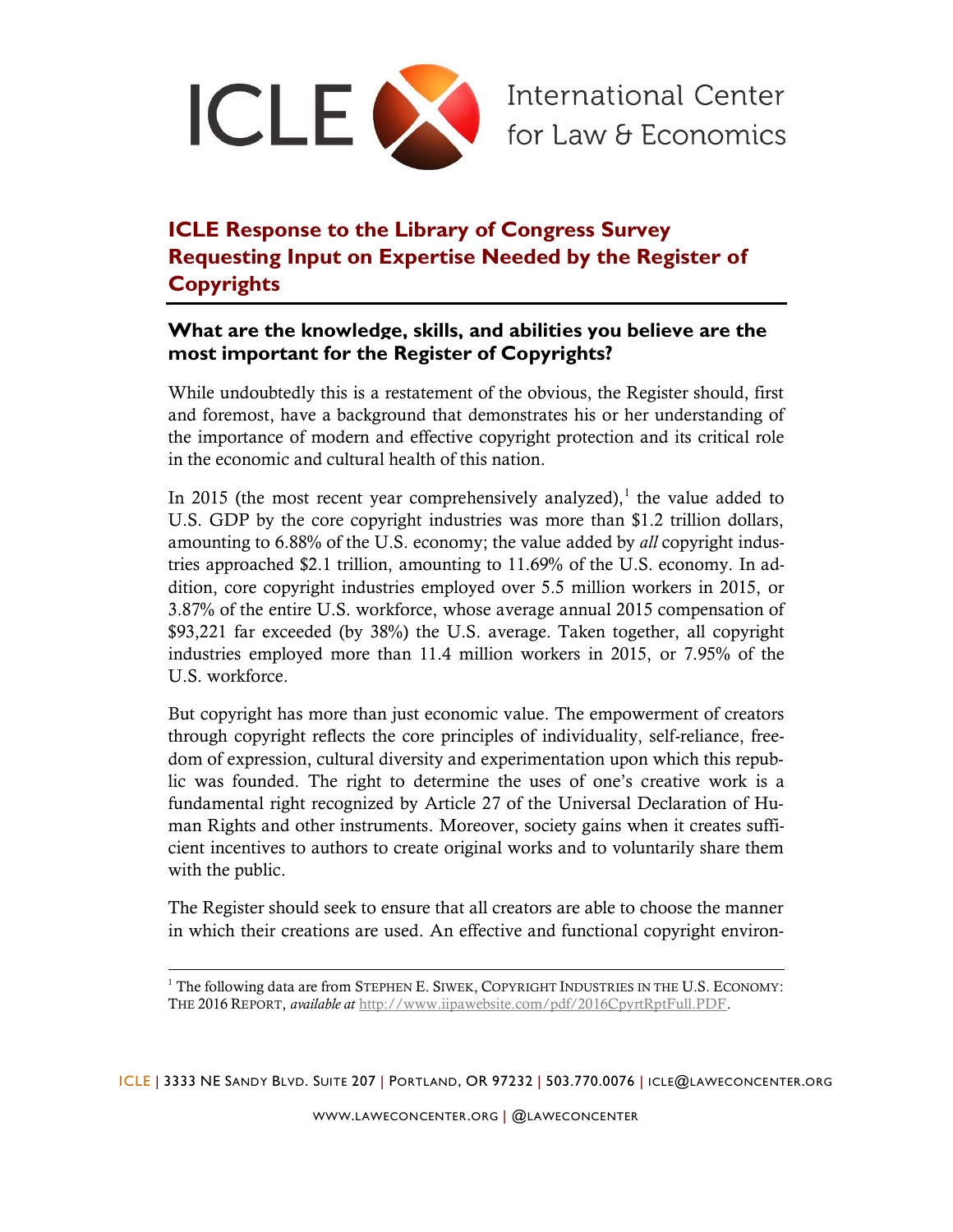ment is not a panacea; it does not on its own create global parity in the marketplace of ideas. But it does give individual creators a fighting chance, and an opportunity to compete. The ability to generate revenue from one's creativity — to earn a living as a creator by determining how and when to license the use of one's creative works — is fundamental to a society's ability to foster cultural production. The moral and economic aspects of this equation are inseparable.

It is also important for the Register to fully grasp that systems of copyright replaced private patronage as the mechanism for enabling creators to be selfsustaining. When creativity is fueled by market forces, the cultural power and potential of individuals is unleashed and society benefits. While copyright may be inadequate on its own to create optimal market conditions, it remains by far the most effective tool for fostering creativity and democratizing culture.

As the Librarian surely knows, defending the right of creators to determine the uses of their works in the present technological universe isn't always popular. Many argue that copyright is outdated, that it conflicts with freedom of expression and the ability to innovate, and that it should therefore be replaced by broad exceptions and/or compulsory licenses. In an era that trumpets the value of "permissionless innovation," the right of an individual to say no to the proposed use of his or her works strikes some as antediluvian. But, properly understood, permissionless innovation can't mean that property and contracts are irrelevant; such a view undermines the "fuel of interest" that is essential to maintaining "the fire of genius," in Abraham Lincoln's memorable language. It will be up to the next Register to properly contextualize copyright so that its importance as an exclusive property interest is understood, to ensure that permissionless innovation refers to a *regulatory* environment and not to the erosion of commercial agreements rooted in fundamental property interests, and to vigorously challenge the notion that protection of original expression through the copyright law is a form of restriction on freedom of expression.

In short, the next Register must be prepared to take positions that may be unpopular with certain parties in order to advance modern and effective copyright protection. He or she must work with Congress to adapt copyright to the digital age in order to provide creators with an effective means of expanding their ability to determine the uses of their works. Digital technologies provide unprecedented opportunities for creators to make their works available, and can contribute greatly to the country's economic and cultural health. But the potential of the internet and other technologies to expand markets for creators has been stifled by the piracy and sub-market licensing resulting from negotiating asymmetries, in turn caused by the mismatch between technology and the law protecting creators'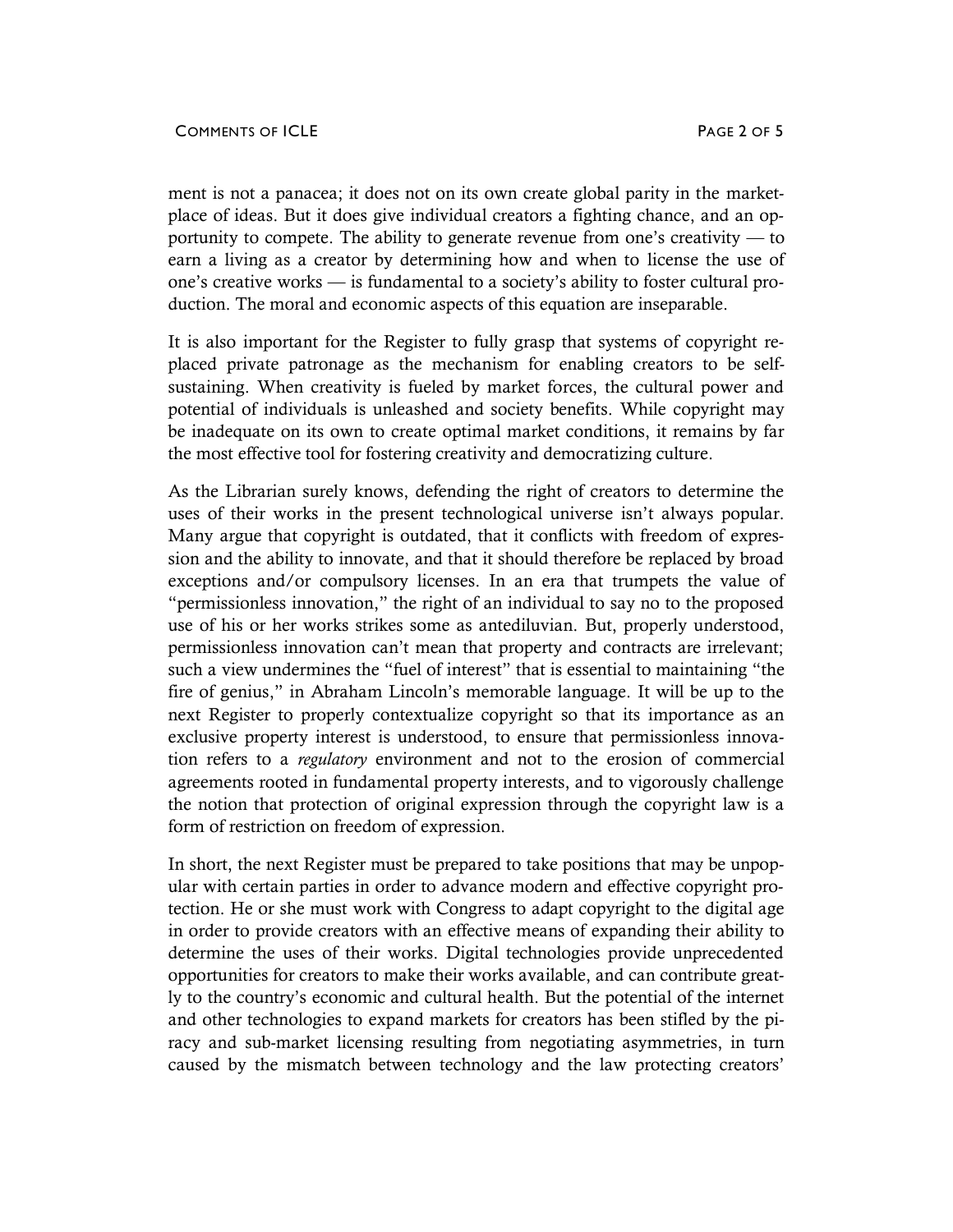rights. The next Register should have a vision for addressing this imbalance, and for fulfilling the promise of the digital age.

Some organizations have suggested that the role of the Copyright Office is to be a neutral party serving as a referee between competing interests. The new Register must soundly reject that view, and reject the very notion that the interests of creators and the public interest are in tension. Rather, the Register must fully comprehend and act on the necessity of leadership in advancing a sound understanding of copyright policies for the digital age.

Leadership requires patience, vision and fortitude. And of course there are times to listen — but there are also times to act. In handling our cultural legacy and our future, we can ill afford neutrality from the top copyright official in the government.

## **What should be the top three priorities for the Register of Copyrights?**

**Priority** #1: The most important and overarching priority is constant engagement in an evolving technological landscape that creates risks and opportunities for creators as well as distributors. We agree with the proposal from the House Judiciary Committee recommending the addition of a Chief Economist and Chief Technologist to the Office, and the formation of diverse advisory committees to ensure that the Register has the best information possible. But we also highlight that the Register must lead, and not wait for consensus to develop particularly where consensus is unlikely. The Register has an obligation to present and future Americans to ensure that copyright is fit for purpose in the digital age, and to work closely with Congress in securing necessary adaptations and/or enforcement.

**Priority #2:** While aspects of the copyright law — and Section 512 in particular — are showing their age and should be amended to provide greater incentives for intermediaries to address infringing conduct on their platforms, the new Register can take steps even without new legislation that could play a significant role in modernizing copyright protection.

Section 512(i) is particularly interesting. Unlike other conditions on safe harbors, 512(i) requires *accommodation* of certain technical measures (referred to as *standard technical measures*) rather than merely passive non-interference. Standard technical measures are defined in Section 512(i) as

technical measures that are used by copyright owners to identify or protect copyrighted works and —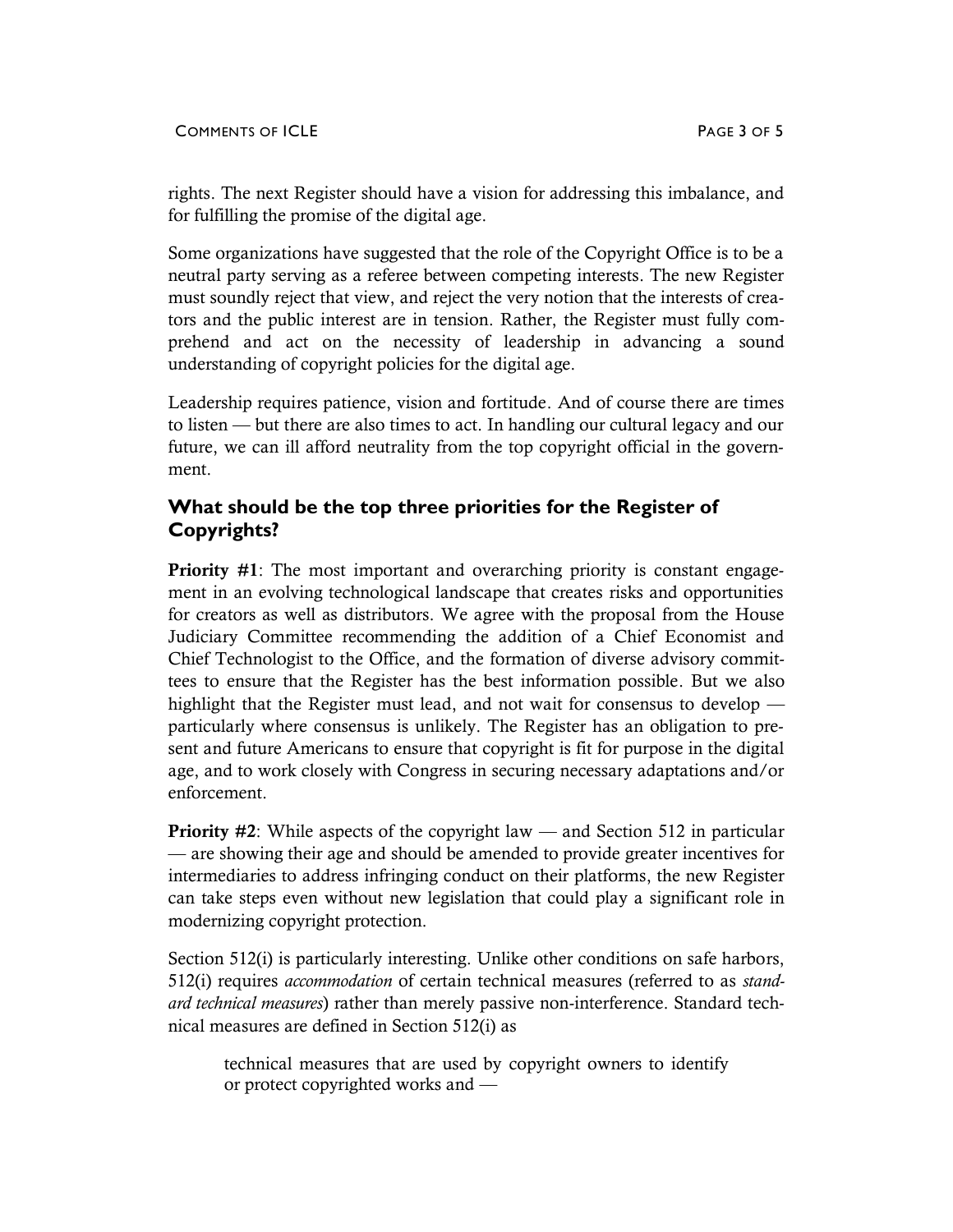- (A) have been developed pursuant to a broad consensus of copyright owners and service providers in an open, fair, voluntary, multi-industry standards process;
- (B) are available to any person on reasonable and nondiscriminatory terms; and
- (C) do not impose substantial costs on service providers or substantial burdens on their systems or networks.

The development and deployment of standard technical measures could address many of the issues that presently undermine the copyright system, potentially preventing infringement through more effective and nuanced tools than are presently employed. Identifiers and content protection technologies that are pervasive and not platform-dependent could greatly facilitate both licensing and the identification and prevention of infringement.

Unlike inflexible technologies employed only at the content level (which would generally either permit or deny uses of works at the network or equipment level), standard technical measures could be implemented with much finer granularity, allowing greater interdiction but also greater permissiveness and an enhanced ability to discern between infringing and non-infringing uses of protected subject matter. The development and accommodation of standard technical measures was a key part of the DMCA deal fashioned by Congress, and reflects Congress' belief that technologies, rather than legal norms, would be the key component in managing copyright protection in the digital realm. Sadly, 512(i) has been an effective dead letter given the reluctance by those who would need to accommodate such measures to engage in developing mandatory standards. One of the first priorities of the Register should be to create technical working groups to develop such measures.